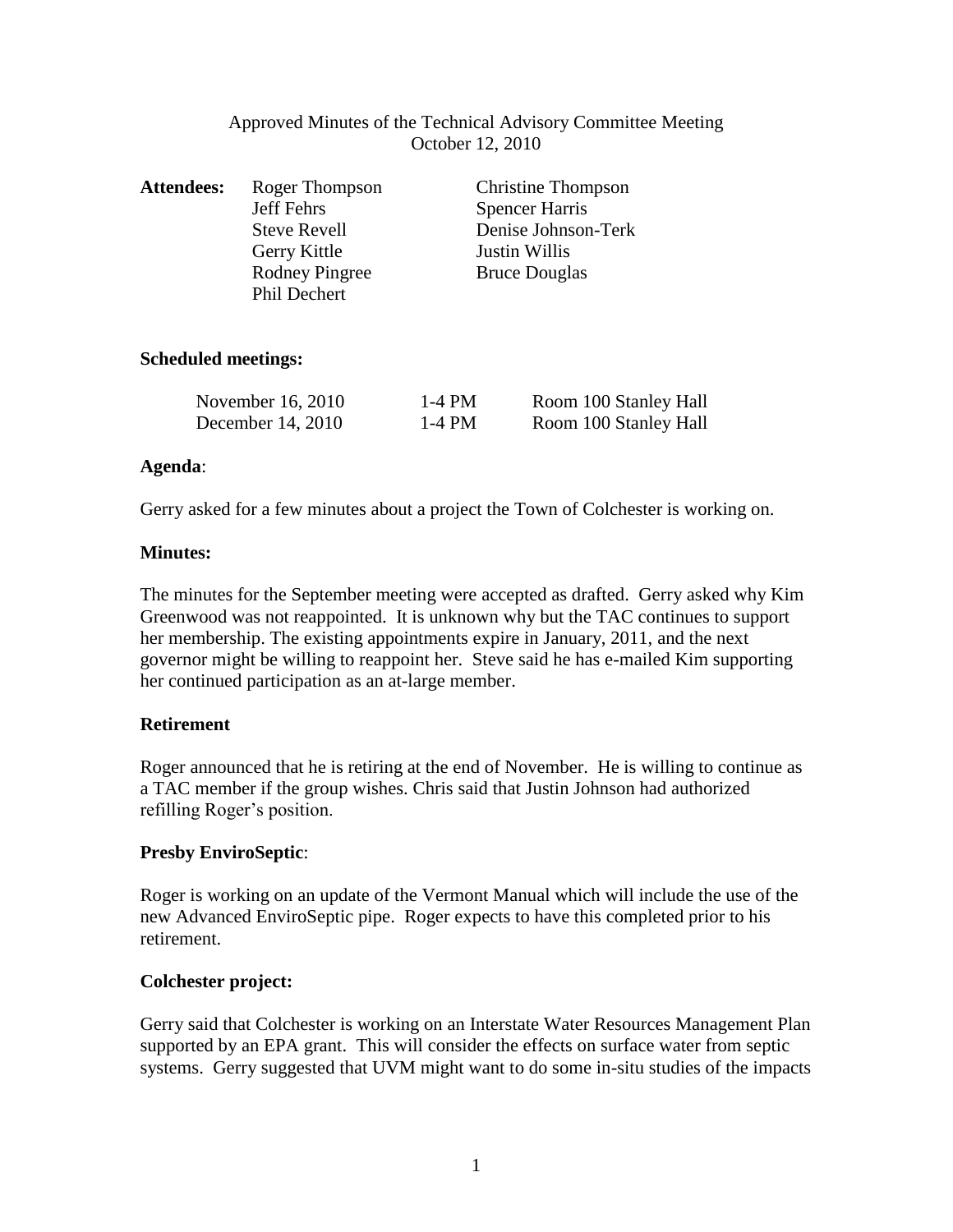of leachfields. Bruce noted that the Indirect Discharge Program has a lot of data for many years of monitoring associated with systems that are 6,500 GPD or more in size.

# **Takings:**

There was a short discussion about the concept of takings beginning with Gerry saying that Colchester received an application for a replacement well that that might be a "spite" well. This is a legal issue, not a TAC issue, but the committee is interested in the topic because of the overshadowing work assigned by the legislature. The general understanding in the group is that taking occurs when all or a very large portion of the landowner's use of the property is encumbered. There does not seem to be much in the way of court rulings in Vermont that deal with the impact of one property owner on a neighboring property owner. This may be clarified in the coming legislative session as legislators review the TAC report.

# **Overshadowing issues:**

Roger reviewed the table of isolation distances for the New England States and New York. Bruce and Marsha Thompson did a study around 1985 and found that there are connections between bedrock wells and septic systems based on nitrate contamination. Justin asked if the nitrate might be from farming operations. Bruce said they worked hard to avoid situations where this might be a factor. Bruce said that based on the chemical testing, and some basic hydrogeologic assumptions, it appears that in situations where there is a less than 2-year time of travel from the septic to the well viruses could travel from the septic system to the well. This study was one of the factors used in the decision to increase the distance from septic systems located upslope of bedrock wells from 100' to 200'. Bruce is going to look for a copy of this report.

Steve said that his summary of the TAC decisions to this point are that the existing isolation distance numbers will be retained and that anything TAC does will be based on maintaining the existing level of well protection.

Roger said that he had contacted Rhode Island and among other issues learned that the state will not protect wells drilled on lots that can be served by public water systems.

Phil asked if there currently is a good policy for granting reductions in isolation distances between well and leachfields based on a hydrogeologic evaluation. Roger and Steve said yes but the process needs to be better described in writing so that it can be consistently applied.

Justin noted that there are situations where under the current statute a neighbor must be notified, even though there is little potential for any adverse impact. One example is